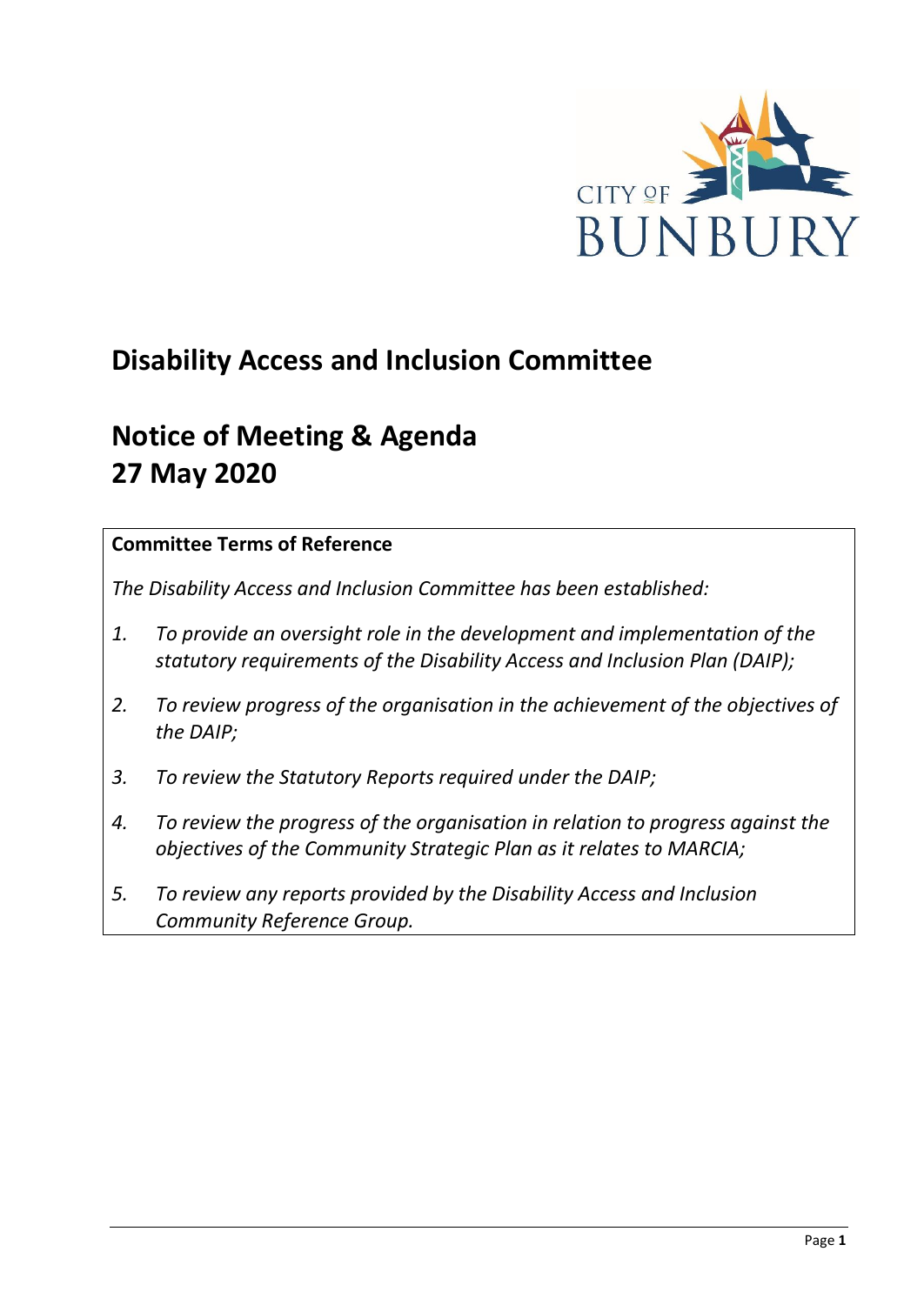#### **Table of Contents**

| ubie |  |
|------|--|
|      |  |
|      |  |

Item No

#### Page No

| 1. |     |                                                                             |  |
|----|-----|-----------------------------------------------------------------------------|--|
| 2. |     |                                                                             |  |
| 3. |     |                                                                             |  |
| 4. |     |                                                                             |  |
|    | 4.1 |                                                                             |  |
|    | 4.2 |                                                                             |  |
| 5. |     |                                                                             |  |
| 6. |     |                                                                             |  |
| 7. |     |                                                                             |  |
| 8. |     |                                                                             |  |
|    | 8.1 |                                                                             |  |
|    | 8.2 |                                                                             |  |
|    | 8.3 |                                                                             |  |
| 9. |     |                                                                             |  |
|    |     |                                                                             |  |
|    |     | 10.1 Review of Disability Access and Inclusion Committee Terms of Reference |  |
|    |     |                                                                             |  |
|    |     |                                                                             |  |
|    |     |                                                                             |  |
|    |     | 12.1 Response to Previous Questions from Members taken on Notice  13        |  |
|    |     |                                                                             |  |
|    |     |                                                                             |  |
|    |     |                                                                             |  |
|    |     |                                                                             |  |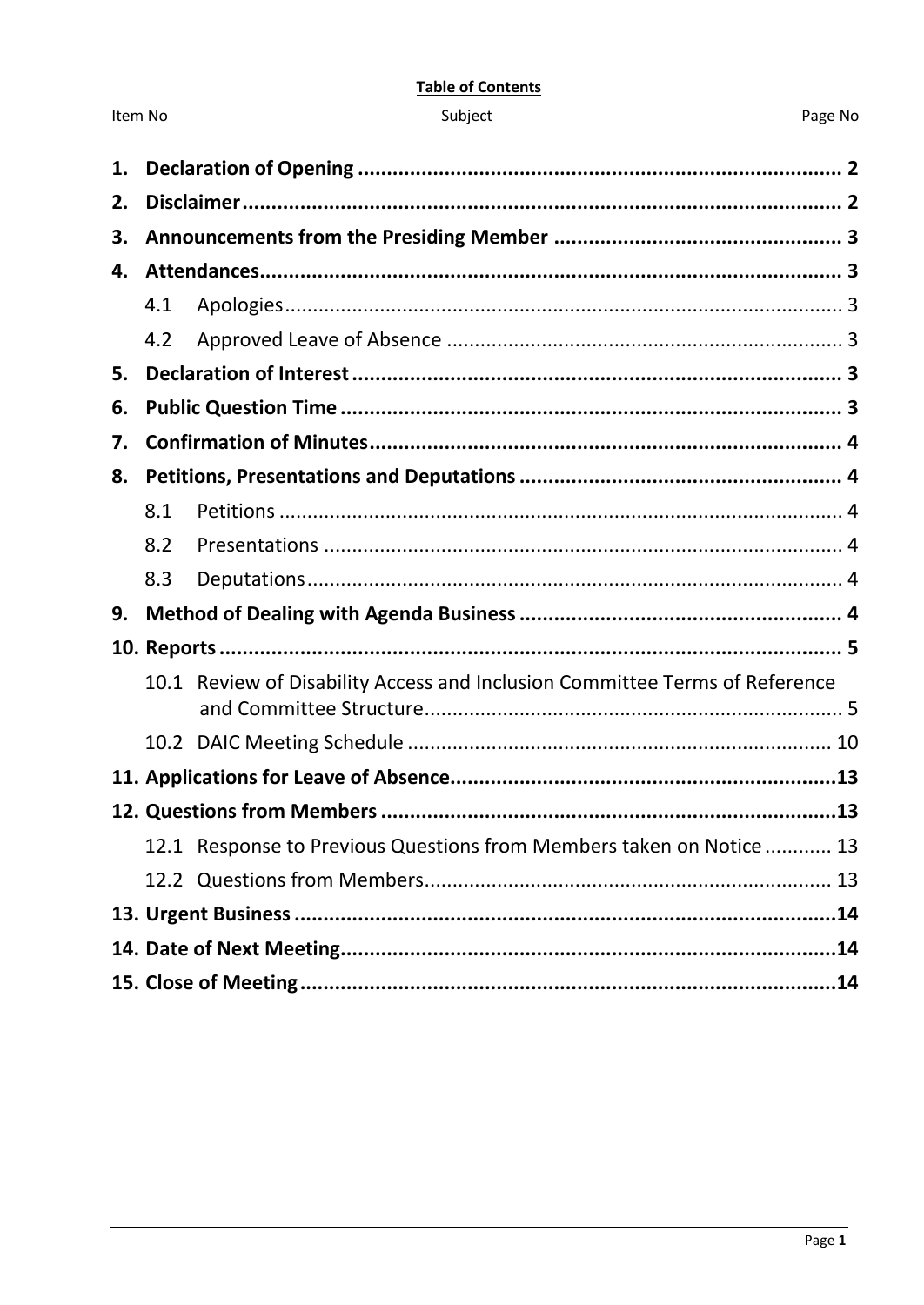# **Acknowledgement of Country**

\_\_\_\_\_\_\_\_\_\_\_\_\_\_\_\_\_\_\_\_\_\_\_\_\_\_\_\_\_\_\_\_\_\_\_\_\_\_\_\_\_\_\_\_\_\_\_\_\_\_\_\_\_\_\_\_\_\_\_\_\_\_\_\_\_\_\_\_\_\_\_\_\_\_\_\_\_\_\_\_\_\_\_\_\_\_\_\_\_\_\_\_\_\_\_

We acknowledge the Traditional Custodians of this land, the Wardandi Noongar people, and pay our respects to Elders past, present and future.

# **Vision**

Bunbury: welcoming and full of opportunities.

# **Organisational Values**

### #WEARECOB

| <b>WE ARE COMMUNITY</b> | We are one team<br>We keep each other safe<br>We display empathy and respect<br>We have fun and celebrate our successes<br>We work together to achieve great<br>outcomes                                                               |
|-------------------------|----------------------------------------------------------------------------------------------------------------------------------------------------------------------------------------------------------------------------------------|
| <b>WE ARE OPEN</b>      | We are open to opportunities<br>We actively listen and think things through<br>We are inclusive and treat everyone equally<br>We are honest and open in our<br>communications<br>We are open to feedback to improve our<br>performance |
| <b>WE ARE BRAVE</b>     | We lead the change, we own it<br>We trust and empower each other<br>We have the difficult conversations early<br>We hold ourselves to the highest standard<br>We have the courage to improve and<br>simplify                           |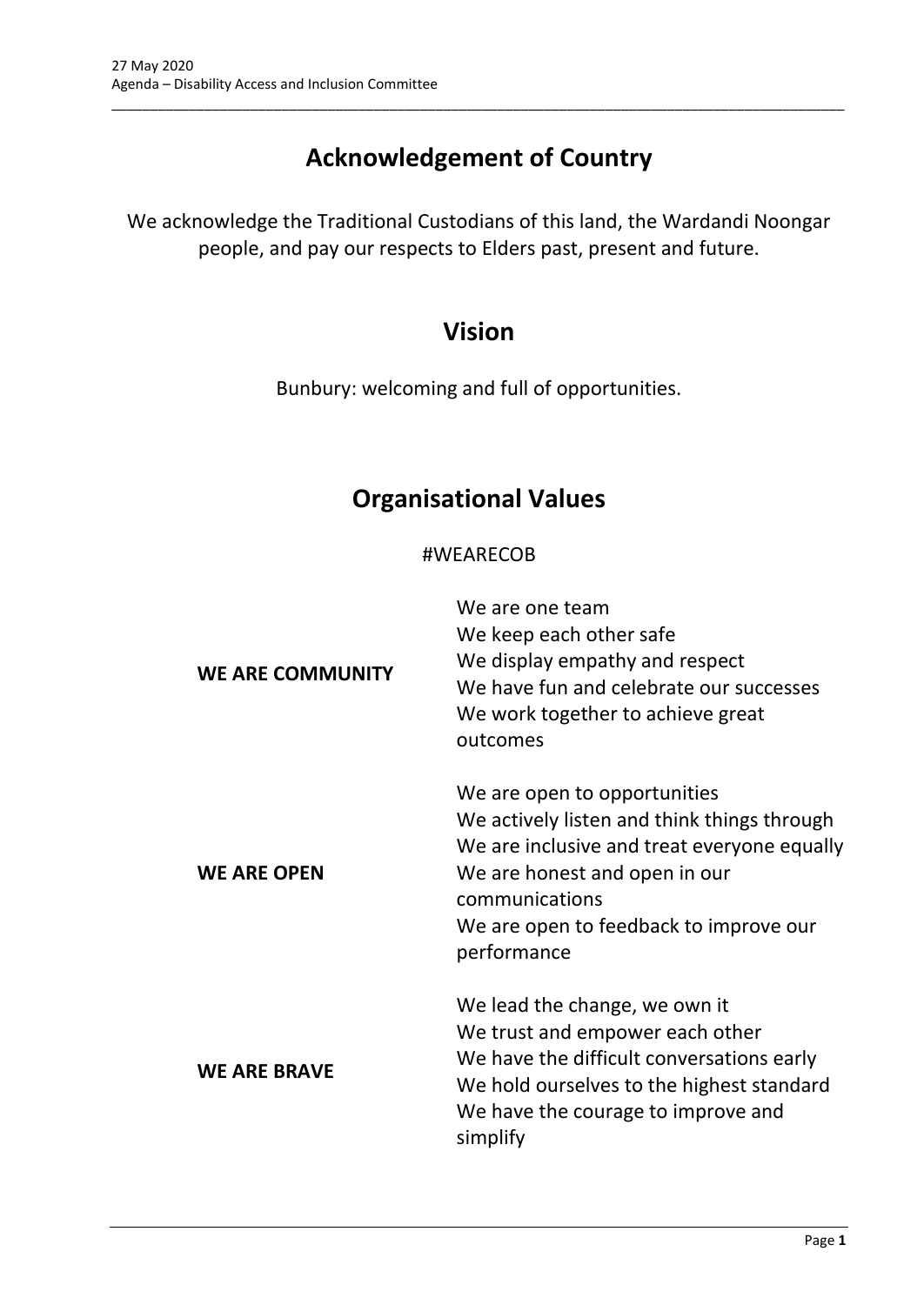

# **Disability Access and Inclusion Committee Notice of Meeting**

Dear Committee Members

The next Ordinary Meeting of the Disability Access and Inclusion Committee will be held in the *Ocean Room,* 2-4 Stephen Street, Bunbury, on 27 May 2020 at 4:00pm.

Signed: **Gary Barbour Director Sustainable Communities**

# **Agenda 27 May 2020**

Members of the public to note that recommendations made by this committee are not final and will be subject to adoption (or otherwise) at a future meeting of the Bunbury City Council.

*Committee Members:*

| <b>Member Name</b>       | <b>Representing</b>                              |
|--------------------------|--------------------------------------------------|
| <b>Cr Karen Turner</b>   | <b>Councillor Representative</b>                 |
| <b>Cr Michelle Steck</b> | <b>Councillor Representative</b>                 |
| Vacant                   | <b>Councillor Representative</b>                 |
| <b>Mark Blowers</b>      | <b>Community Representative</b>                  |
| Melissa Portolan         | <b>Community Representative</b>                  |
| Jessica Te Ngaio         | <b>Community Representative</b>                  |
| Mal Osborne              | <b>Chief Executive Officer</b>                   |
| <b>Gavin Harris</b>      | Director Infrastructure                          |
| <b>Gary Barbour</b>      | <b>Director Sustainable Communities</b>          |
| Dave Chandler            | Director Strategy and Organisational Performance |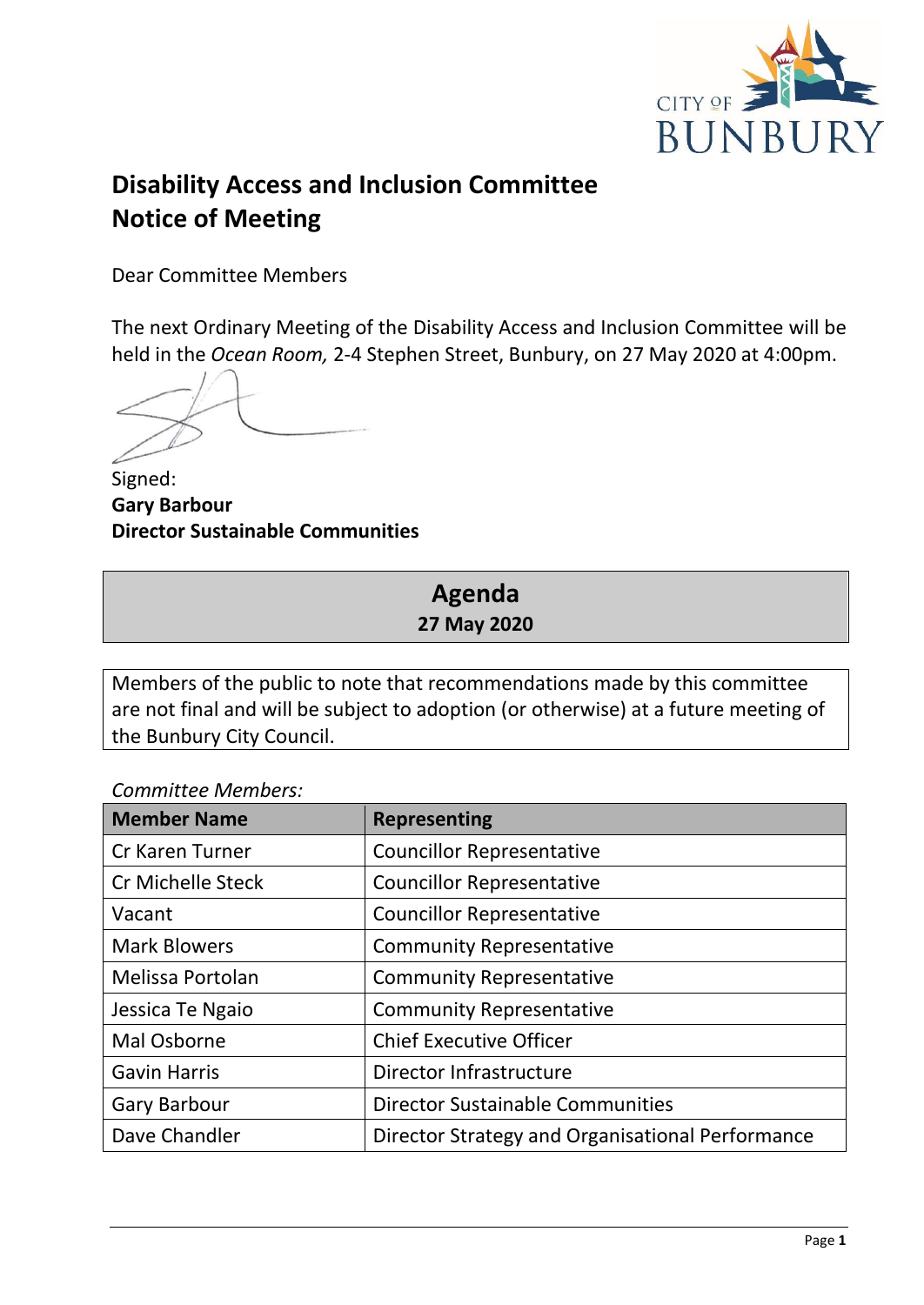| <b>Support Staff:</b> |  |
|-----------------------|--|
|-----------------------|--|

| <b>Name</b>       | <b>Title</b>                                  |
|-------------------|-----------------------------------------------|
| Danika Wellington | <b>Community Partnerships Officer</b>         |
| Ms Kerry Shaw     | <b>Acting Manager People and Place</b>        |
| Ms Liz Allan      | <b>Executive Research and Project Officer</b> |

\_\_\_\_\_\_\_\_\_\_\_\_\_\_\_\_\_\_\_\_\_\_\_\_\_\_\_\_\_\_\_\_\_\_\_\_\_\_\_\_\_\_\_\_\_\_\_\_\_\_\_\_\_\_\_\_\_\_\_\_\_\_\_\_\_\_\_\_\_\_\_\_\_\_\_\_\_\_\_\_\_\_\_\_\_\_\_\_\_\_\_\_\_\_\_

# <span id="page-4-0"></span>**1. Declaration of Opening**

The Community Partnerships Officer declared the meeting open at pm.

Please note Council Decision 335/13 from the Ordinary Meeting held on 26 November 2013 when administering Committees of Council states in part:

*"That Council:*

*1. Request that the Committees retained appoint a Councillor as the Presiding Member to enable more effective reporting back to Council in relation to Committee items and recommendations.*

*…*

*3. Require each Committee to set an annual meeting program which will be advertised to enable members of the public to attend."*

As this is the first meeting of the Disability Access and Inclusion Committee since the 2019 local government elections, the Committee is required to elect a Presiding Member from amongst themselves in accordance with section 5.12 of the *Local Government Act 1995*. The Community Partnerships Officer will call for nominations for the position of Presiding Member, and if necessary, conduct a ballot.

# <span id="page-4-1"></span>**2. Disclaimer**

Not applicable to this committee.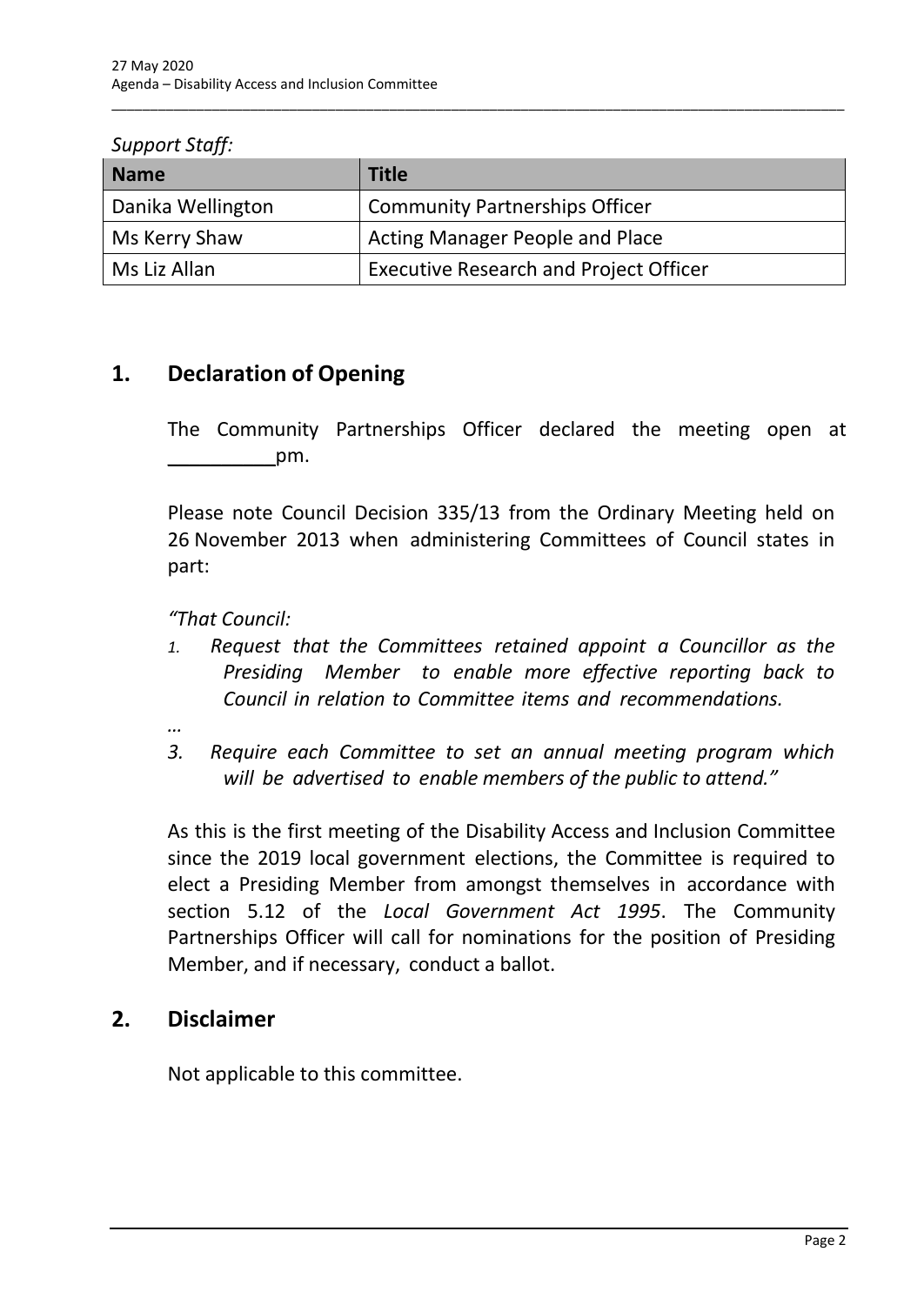# <span id="page-5-0"></span>**3. Announcements from the Presiding Member**

\_\_\_\_\_\_\_\_\_\_\_\_\_\_\_\_\_\_\_\_\_\_\_\_\_\_\_\_\_\_\_\_\_\_\_\_\_\_\_\_\_\_\_\_\_\_\_\_\_\_\_\_\_\_\_\_\_\_\_\_\_\_\_\_\_\_\_\_\_\_\_\_\_\_\_\_\_\_\_\_\_\_\_\_\_\_\_\_\_\_\_\_\_\_\_

## <span id="page-5-1"></span>**4. Attendances**

<span id="page-5-2"></span>**4.1 Apologies**

#### <span id="page-5-3"></span>**4.2 Approved Leave of Absence**

## <span id="page-5-4"></span>**5. Declaration of Interest**

IMPORTANT: Committee members to complete a "Disclosure of Interest" form for each item on the agenda in which they wish to disclose a financial/proximity/impartiality interest. They should give the form to the Presiding Member before the meeting commences. After the meeting, the form is to be forwarded to the Administration Services Section for inclusion in the Corporate Financial Disclosures Register.

# <span id="page-5-5"></span>**6. Public Question Time**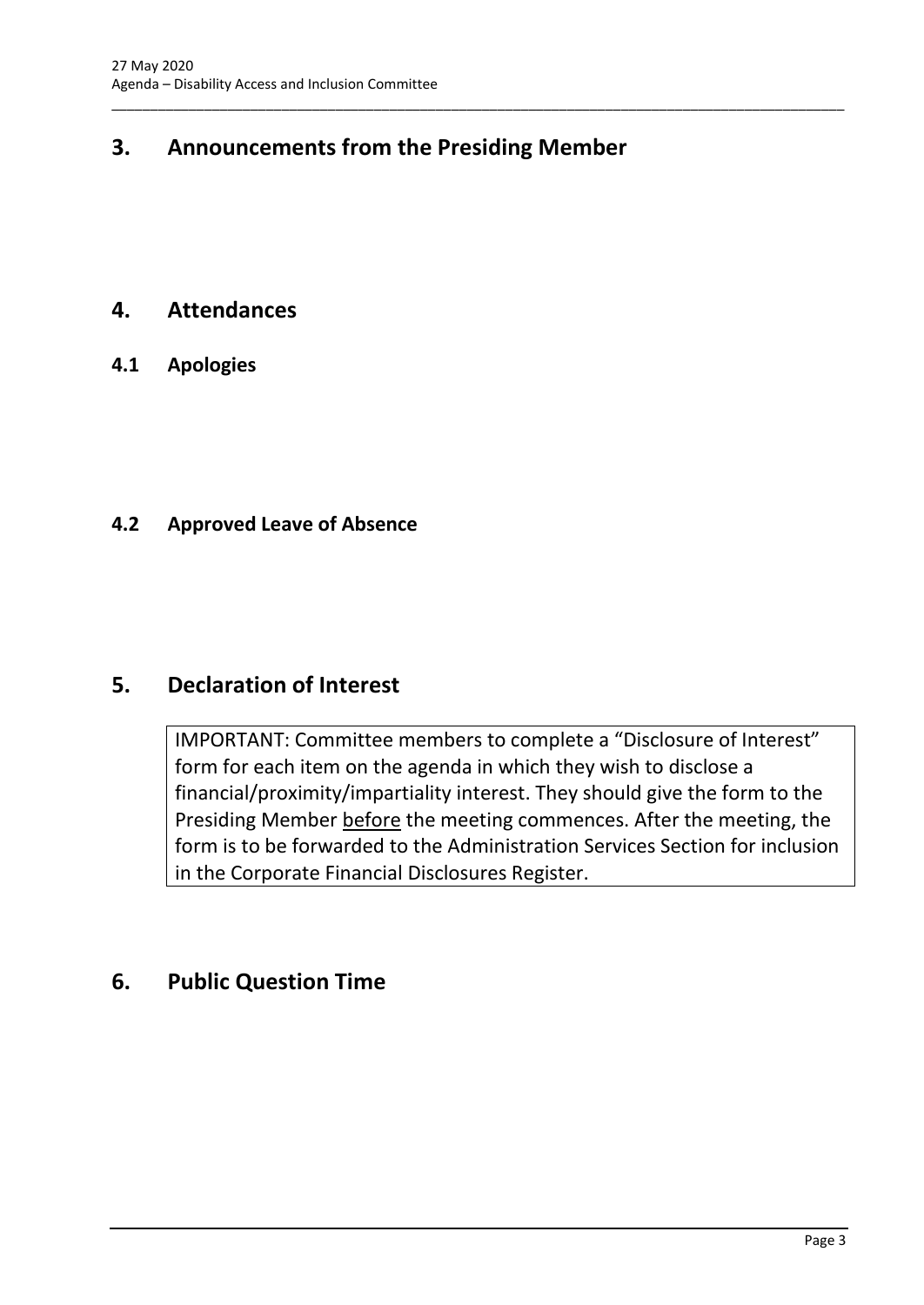# <span id="page-6-0"></span>**7. Confirmation of Minutes**

The Minutes of the meeting of the Disability Access and Inclusion Committee Meeting held 6 September 2019 had been circulated.

\_\_\_\_\_\_\_\_\_\_\_\_\_\_\_\_\_\_\_\_\_\_\_\_\_\_\_\_\_\_\_\_\_\_\_\_\_\_\_\_\_\_\_\_\_\_\_\_\_\_\_\_\_\_\_\_\_\_\_\_\_\_\_\_\_\_\_\_\_\_\_\_\_\_\_\_\_\_\_\_\_\_\_\_\_\_\_\_\_\_\_\_\_\_\_

#### **Recommendation**

That the Minutes of the Disability Access and Inclusion Committee Meeting held 6 September 2019 be confirmed as a true and correct record.

## <span id="page-6-1"></span>**8. Petitions, Presentations and Deputations**

#### <span id="page-6-2"></span>**8.1 Petitions**

Nil

#### <span id="page-6-3"></span>**8.2 Presentations**

#### <span id="page-6-4"></span>**8.3 Deputations**

# <span id="page-6-5"></span>**9. Method of Dealing with Agenda Business**

Items are dealt with in the order that they appear.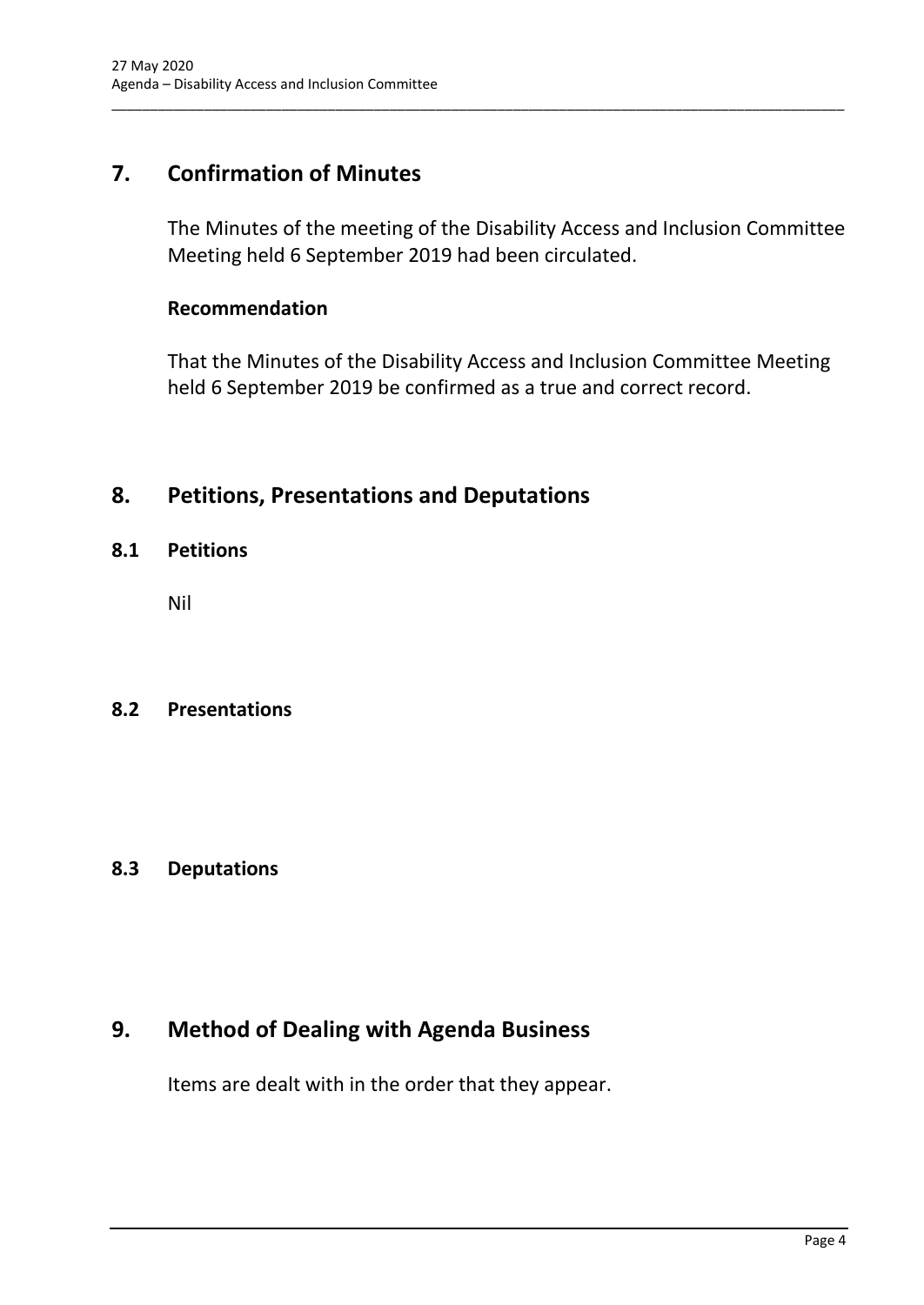## <span id="page-7-0"></span>**10. Reports**

#### <span id="page-7-1"></span>**10.1 Review of Disability Access and Inclusion Committee Terms of Reference and Committee Structure**

\_\_\_\_\_\_\_\_\_\_\_\_\_\_\_\_\_\_\_\_\_\_\_\_\_\_\_\_\_\_\_\_\_\_\_\_\_\_\_\_\_\_\_\_\_\_\_\_\_\_\_\_\_\_\_\_\_\_\_\_\_\_\_\_\_\_\_\_\_\_\_\_\_\_\_\_\_\_\_\_\_\_\_\_\_\_\_\_\_\_\_\_\_\_\_

| <b>File Ref:</b>            | COB/1772                                          |
|-----------------------------|---------------------------------------------------|
| <b>Applicant/Proponent:</b> | Internal                                          |
| <b>Responsible Officer:</b> | Danika Wellington, Community Partnerships Officer |
| <b>Responsible</b>          | Kerry Shaw, Acting Manager People and Place       |
| Manager:                    |                                                   |
| <b>Executive:</b>           | Gary Barbour, Director Sustainable Communities    |
| <b>Authority/Discretion</b> | Advocacy<br>Review<br>$\boxtimes$                 |
|                             | Executive/Strategic<br>Quasi-Judicial             |
|                             | Information<br>Legislative                        |
|                             | Purposes                                          |
| <b>Attachments:</b>         | Appendix 1: Terms of Reference                    |

#### **Summary**

The Disability Access and Inclusion (DAIC) Terms of Reference are due for review following the 2019 Local Government Elections. This takes into account the formal DAIC and associated informal Disability Access and Inclusion Reference Group (DAIRG) as well as the Co-Design Access Panel (CoDAP) which was introduced in July 2019 which will impact on the review.

#### **Executive Recommendation**

That the Disability Access and Inclusion Committee recommend Council:

- 1. Note the intent to disband the Disability Access and Inclusion Reference Group as the Co-Design Action Panel has now been introduced.
- 2. Endorse the amendment of the Terms of Reference as follows:
	- 1. Committee Membership Composition be amended to reflect:
		- a) Removal of the Executive Leadership Team, retaining the CEO or his representative;
		- b) Two Elected Members (instead of three); and
		- c) One Service Provider Member.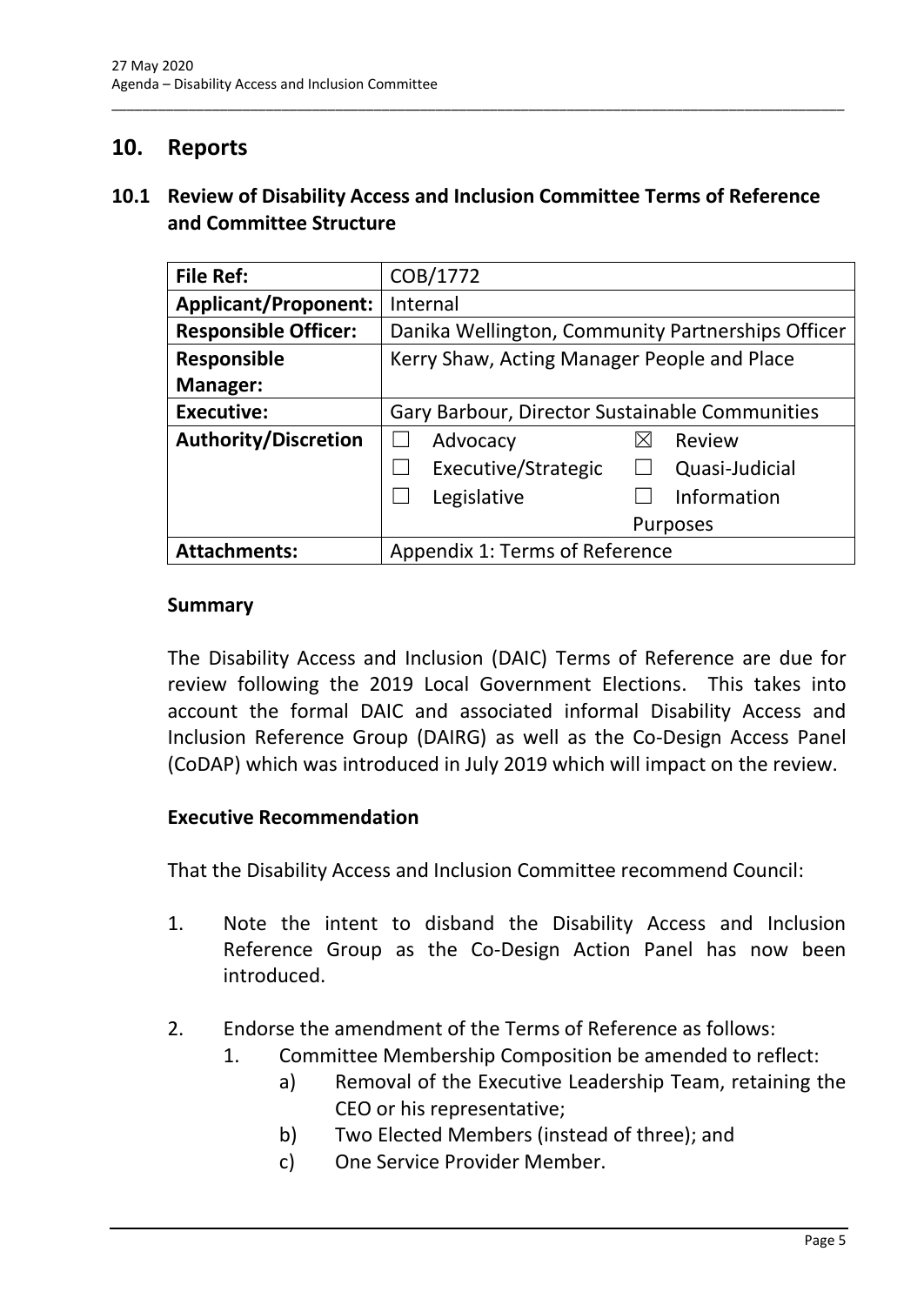- 2. Point 5 of the Terms of Reference be amended through replacing "*…review any reports provided by the Disability Access and Inclusion Reference Group…*" with "*…review any reports provided by the Co-Design Access Panel*…"
- 3. Endorse advertising for a Service Provider voting position on the Disability Access and Inclusion Committee, the outcome of which is to be referred to Council.

\_\_\_\_\_\_\_\_\_\_\_\_\_\_\_\_\_\_\_\_\_\_\_\_\_\_\_\_\_\_\_\_\_\_\_\_\_\_\_\_\_\_\_\_\_\_\_\_\_\_\_\_\_\_\_\_\_\_\_\_\_\_\_\_\_\_\_\_\_\_\_\_\_\_\_\_\_\_\_\_\_\_\_\_\_\_\_\_\_\_\_\_\_\_\_

#### **Strategic Relevance**

| Theme 1:       | Our community and culture                                 |
|----------------|-----------------------------------------------------------|
| Goal:          | A safe, healthy and cohesive community, with a rich       |
|                | cultural life, and supportive social environment          |
| Objective 1.5: | Establish Bunbury as the Most Accessible Regional City in |
|                | Australia by 2020                                         |

#### **Regional Impact Statement**

The Disability Access and Inclusion Committee provides opportunity for community members to make a contribution in decisions that benefit Bunbury, through input on the provision of accessible and inclusive facilities, open spaces, programs and services. This ensures that Bunbury is welcoming and inclusive for all who visit and live in the Bunbury Geographe Region.

#### **Background**

The Community Access Committee (CAC) structure was reviewed in 2017. The CAC consisted of 10 community representative member positions and two elected member positions and met on a bi-monthly basis. The review found that the CAC members sometimes found the formality of a Committee too restrictive and it didn't allow for free flowing discussion around general access and inclusion issues.

To ensure continuity and allow for recommendations to continue to be considered by Council, it was recommended that he Committee be renamed the Committee to the Disability Access and Inclusion Committee and the membership be changed to consist of the Executive Leadership Team, three elected members and three community representatives who would meet quarterly and have a strategic focus around the Disability Access and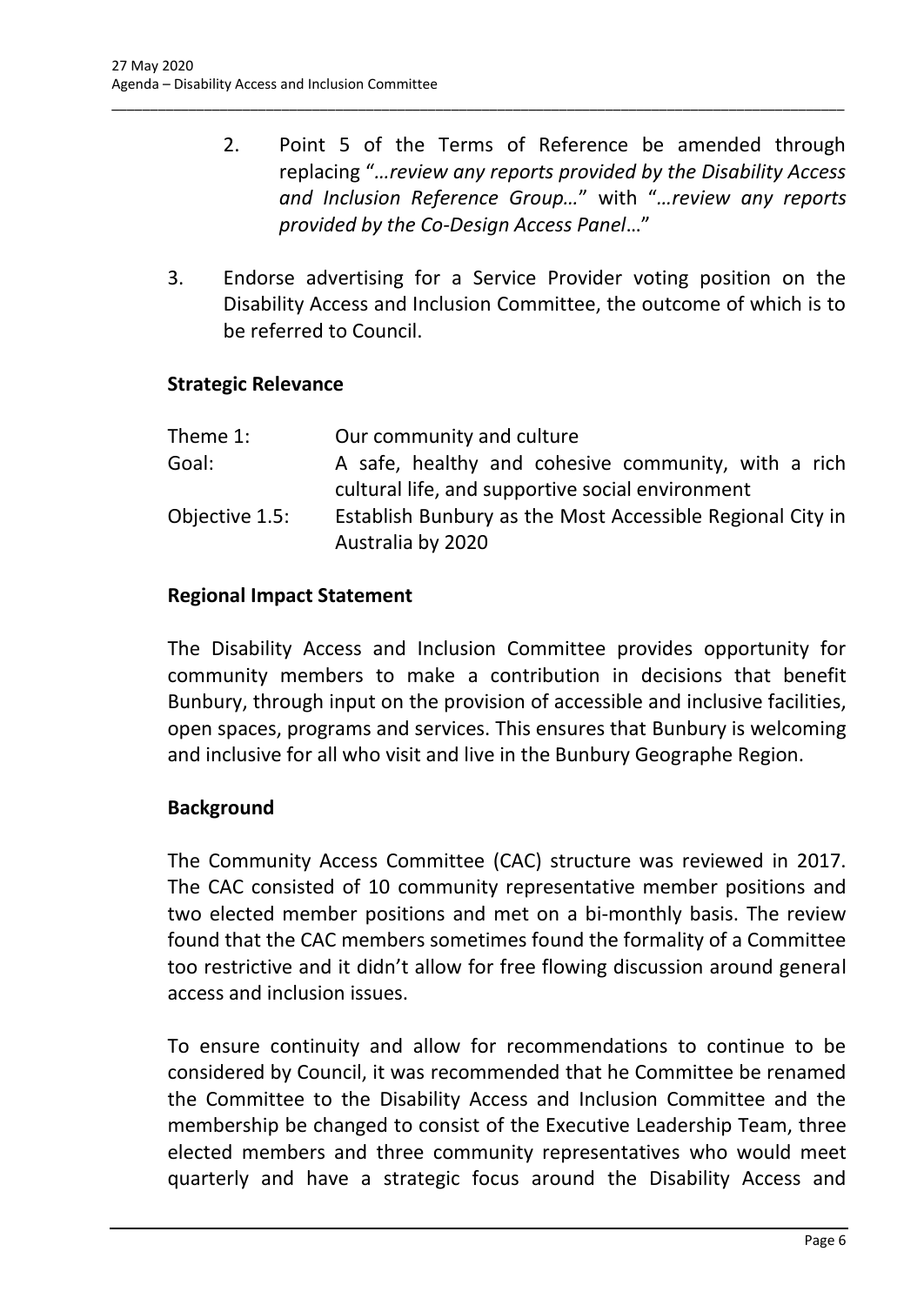Inclusion Plan (DAIP) and the Most Accessible Regional City in Australia (MARCIA) activities and initiatives as outlined in the Strategic Community Plan.

\_\_\_\_\_\_\_\_\_\_\_\_\_\_\_\_\_\_\_\_\_\_\_\_\_\_\_\_\_\_\_\_\_\_\_\_\_\_\_\_\_\_\_\_\_\_\_\_\_\_\_\_\_\_\_\_\_\_\_\_\_\_\_\_\_\_\_\_\_\_\_\_\_\_\_\_\_\_\_\_\_\_\_\_\_\_\_\_\_\_\_\_\_\_\_

A review of the Terms of Reference resulted in changes to reflect the new more strategic focus. In addition to the DAIC, it was also recommended to introduce an informal Disability Access and Inclusion Reference Group (DAIRG) to provide a space for community members to have open discussion around access and inclusion projects and ideas. The DAIRG was set up to have bi-monthly meetings with no set membership limit.

More recently DAIRG attendance and membership has dropped off which has meant smaller meetings and less engagement and consultation on projects. The CoDAP came into effect in July 2019 and this Panel has taken on the role of collaboration and consultation on City projects, which has lessened the role of the DAIRG. With the introduction of the CoDAP there are now three disability access and inclusion groups meeting, which has had an impact on staff resources.

It is now recommended that the attendance of the Executive Leadership Team no-longer be required and that the CEO or his representative be the voting member on the Committee to allow for Directors to attend on behalf of the CEO where required and relevant.

Following Council elections held in October 2019 there was only one elected member nomination for DAIC despite the Terms of Reference requiring three Elected Member voting members. In accordance with the Terms of Reference, another two elected members were required on the DAIC.

At the Ordinary Meeting of Council held 4 February 2020 Council decided (028/20) to appoint Cr Steck to the Disability Access and Inclusion Committee. This still left a third elected member position vacant

## **Council Policy Compliance**

There is no Council Policy applicable to this report.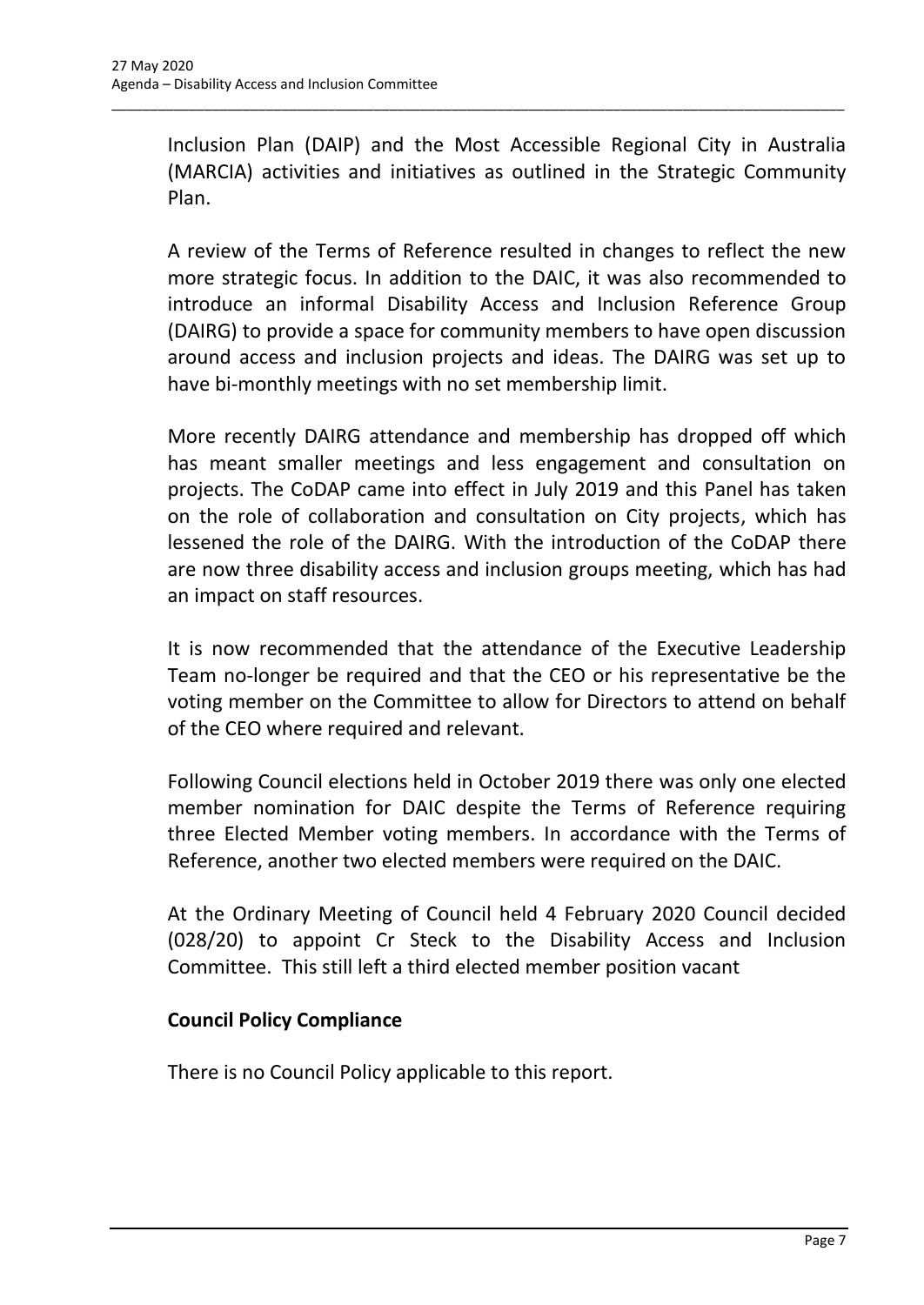### **Legislative Compliance**

*Disability Services Act 1993 (amended 2004) Local Government Act 1995*

#### **Officer Comments**

The trial of a reference group, to have who could be called upon to consult and workshop projects in an informal non-restrictive format, worked to a certain extent, with the DAIRG being instrumental in the design to improve the UAT at the BREC as well as the beach matting at Koombana.

\_\_\_\_\_\_\_\_\_\_\_\_\_\_\_\_\_\_\_\_\_\_\_\_\_\_\_\_\_\_\_\_\_\_\_\_\_\_\_\_\_\_\_\_\_\_\_\_\_\_\_\_\_\_\_\_\_\_\_\_\_\_\_\_\_\_\_\_\_\_\_\_\_\_\_\_\_\_\_\_\_\_\_\_\_\_\_\_\_\_\_\_\_\_\_

With the introduction of the CoDAP the need for, and function of the DAIRG has diminished and staff capacity to facilitate and deliver on outcomes resulting from the three groups is not an effective use of time or resources. A consolidated approach would result in staff time saved and increased efficiency. City Officers recognise that a number of members sit across the DAIRG, DAIC and CoDAP simultaneously and in respect of volunteer time a more consolidated approach would improve engagement and attendance of members.

With the introduction of the CoDAP, it is felt that the best way forward would be to disband the DAIRG and increase the frequency of DAIC meetings bi-monthly with the provision of space for informal discussions/workshops after each Committee meeting**.** In accordance with these proposed changes point five of the DAIC Terms of Reference will need to be amended from '*reviewing DAIRG reports*' to '*reviewing CoDAP reports*.'

It is now recommended that one elected member position which has not been filled be removed from the committee membership composition and that this be replaced by a service provider position.

It is also felt that the Executive can be adequately represented through the CEO or his representative and this representative can change depending on the items on the Agenda. It is therefore recommended that the Terms of Reference be amended to remove the Executive Leadership Team other than the CEO and note that the CEO can choose to send his representative as required.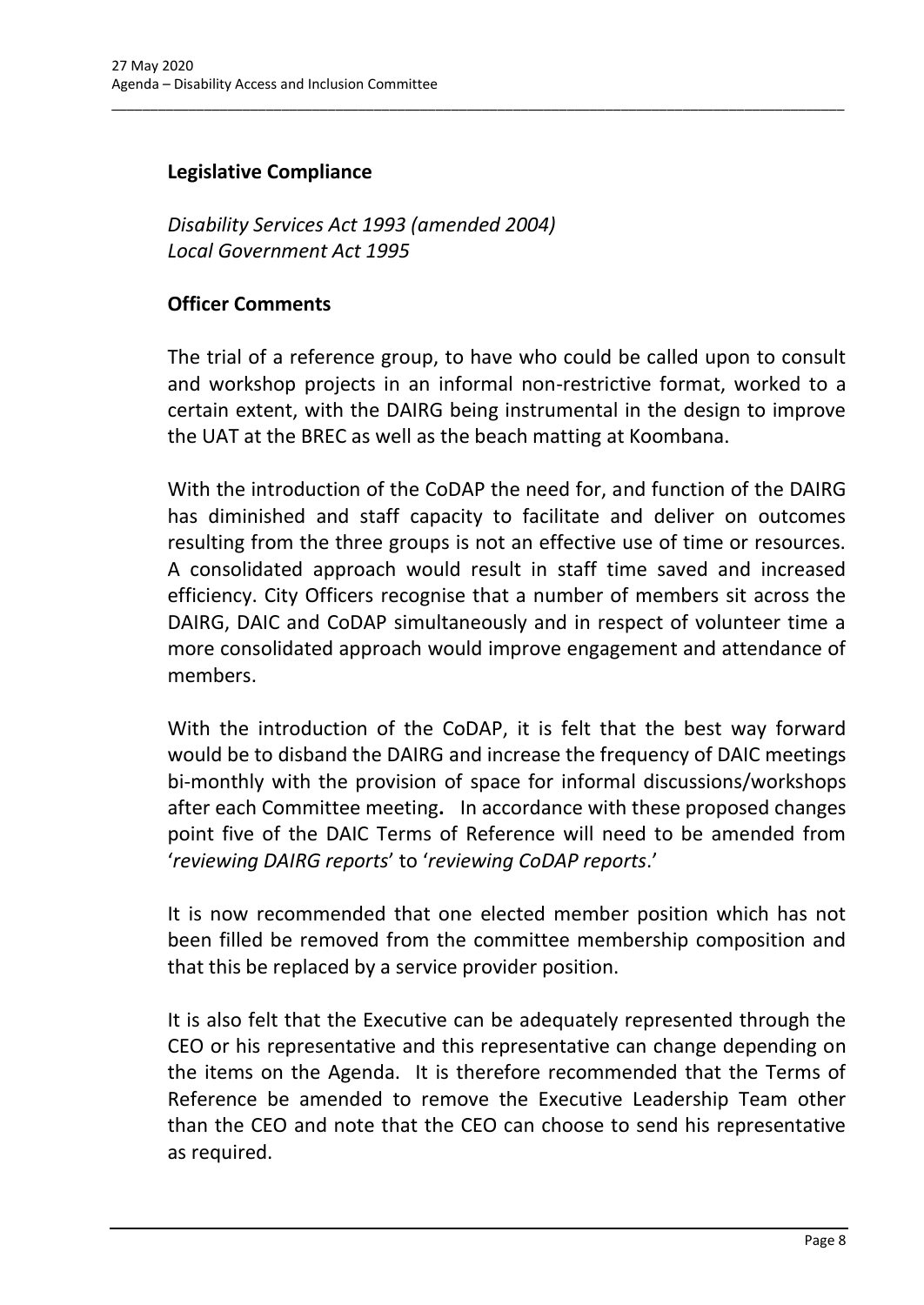### **Analysis of Financial and Budget Implications**

There are no financial or budgetary implications impacting from the recommendations of this report.

\_\_\_\_\_\_\_\_\_\_\_\_\_\_\_\_\_\_\_\_\_\_\_\_\_\_\_\_\_\_\_\_\_\_\_\_\_\_\_\_\_\_\_\_\_\_\_\_\_\_\_\_\_\_\_\_\_\_\_\_\_\_\_\_\_\_\_\_\_\_\_\_\_\_\_\_\_\_\_\_\_\_\_\_\_\_\_\_\_\_\_\_\_\_\_

#### **Community Consultation**

Not applicable

#### **Councillor/Officer Consultation**

Not applicable.

#### **Applicant Consultation**

Not applicable

### **Timeline: Council Decision Implementation**

The outcome of the DAIC decision on this matter will be referred to Council.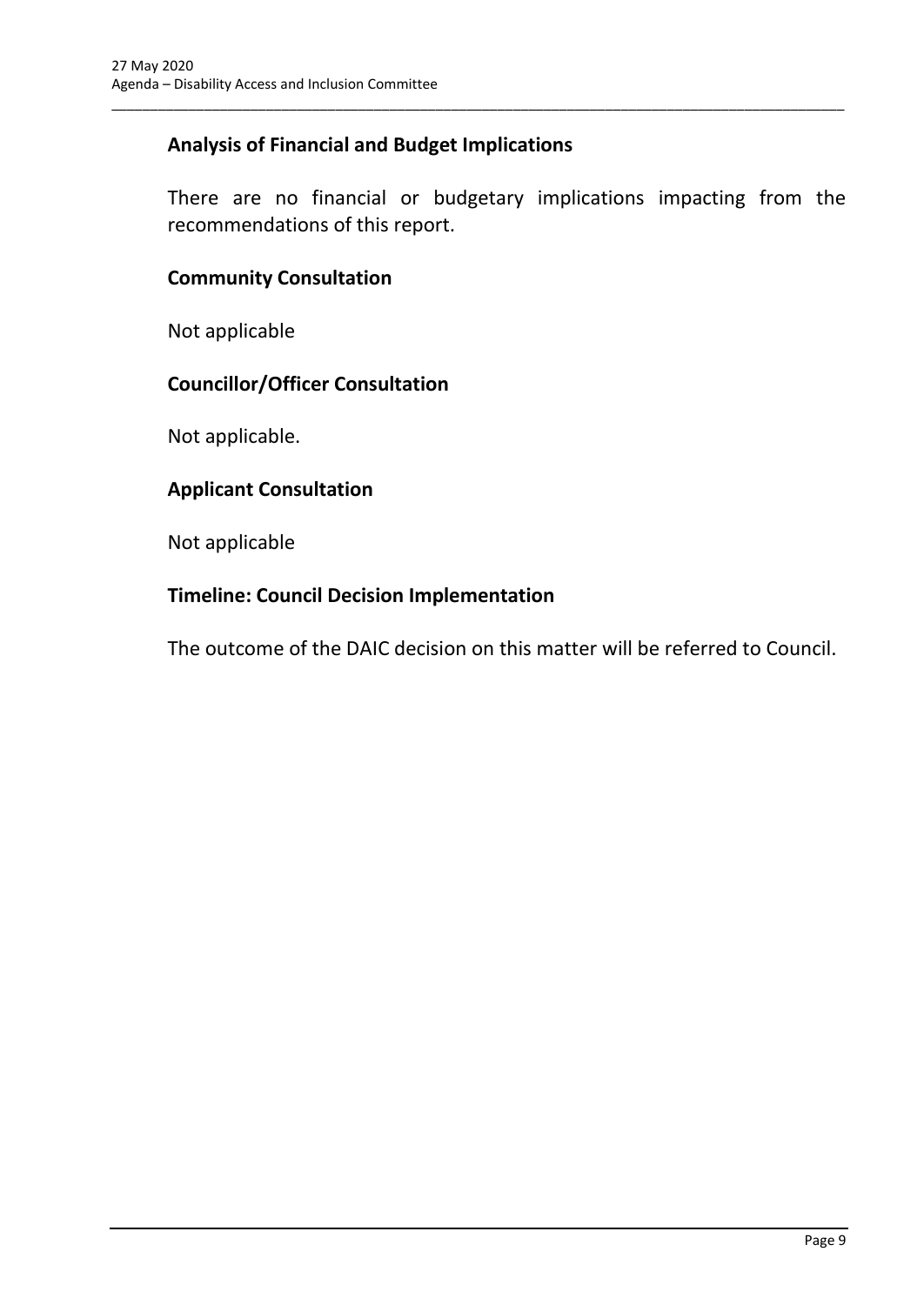#### <span id="page-12-0"></span>**10.2 DAIC Meeting Schedule**

| <b>File Ref:</b>            | COB/1772                                          |  |
|-----------------------------|---------------------------------------------------|--|
| <b>Applicant/Proponent:</b> | Internal                                          |  |
| <b>Responsible Officer:</b> | Danika Wellington, Community Partnerships Officer |  |
| <b>Responsible</b>          | Kerry Shaw, Acting Manager People and Place       |  |
| Manager:                    |                                                   |  |
| <b>Executive:</b>           | Gary Barbour, Director Sustainable Communities    |  |
| <b>Authority/Discretion</b> | Advocacy<br>Review<br>⋉                           |  |
|                             | Executive/Strategic<br>Quasi-Judicial             |  |
|                             | Information<br>Legislative                        |  |
|                             | <b>Purposes</b>                                   |  |
| <b>Attachments:</b>         | Nil                                               |  |

\_\_\_\_\_\_\_\_\_\_\_\_\_\_\_\_\_\_\_\_\_\_\_\_\_\_\_\_\_\_\_\_\_\_\_\_\_\_\_\_\_\_\_\_\_\_\_\_\_\_\_\_\_\_\_\_\_\_\_\_\_\_\_\_\_\_\_\_\_\_\_\_\_\_\_\_\_\_\_\_\_\_\_\_\_\_\_\_\_\_\_\_\_\_\_

#### **Summary**

The purpose of this report is for the Disability Access and Inclusion Committee (DAIC) to consider a program of future meeting dates for the DAIC.

#### **Executive Recommendation**

That the Disability Access and Inclusion Committee meet bi-monthly on the last Wednesday of the month at 4:00pm with the next meeting being Wednesday 29 July 2020.

#### **Strategic Relevance**

| Theme 1:       | Our community and culture                       |
|----------------|-------------------------------------------------|
| Goal:          | A safe, healthy and cohesive community, with    |
|                | a rich cultural life, and supportive social     |
|                | environment                                     |
| Objective 1.5: | <b>Establish Bunbury as the Most Accessible</b> |
|                | Regional City in Australia by 2020              |

#### **Regional Impact Statement**

The Disability Access and Inclusion Committee provides opportunity for community members to make decisions that benefit Bunbury through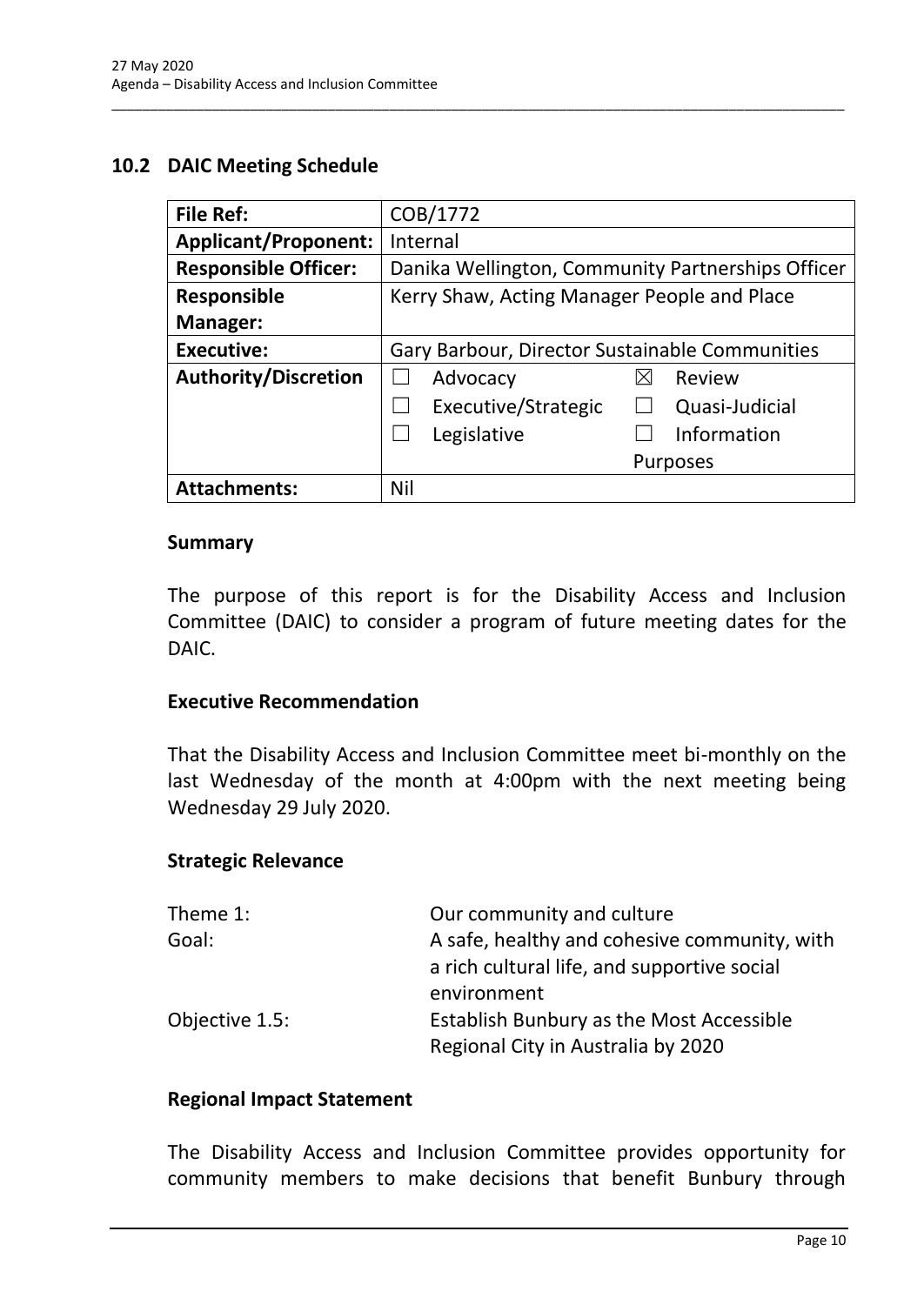providing accessible and inclusive facilities, open spaces, programs and services. This ensures that Bunbury is welcoming and inclusive for all who visit and live in the Bunbury Geographe region.

\_\_\_\_\_\_\_\_\_\_\_\_\_\_\_\_\_\_\_\_\_\_\_\_\_\_\_\_\_\_\_\_\_\_\_\_\_\_\_\_\_\_\_\_\_\_\_\_\_\_\_\_\_\_\_\_\_\_\_\_\_\_\_\_\_\_\_\_\_\_\_\_\_\_\_\_\_\_\_\_\_\_\_\_\_\_\_\_\_\_\_\_\_\_\_

### **Background**

At its meeting held 26 November 2013 Council decided (335/13) in part:

Council Decision 335/13

*"That Council:* 

- *1 Request that the Committees retained appoint a Councillor as the Presiding Member to enable more effective reporting back to Council in relation to Committee items and recommendations.*
- *2. Require that the Minutes of all Committees are to be provided to Council for noting with a separate report being provided on all items requiring a resolution of Council.*
- *3. Require each Committee to set an annual meeting program which will be advertised to enable members of the public to attend."*

#### **Council Policy Compliance**

There is no Council Policy applicable to this report.

#### **Legislative Compliance**

*Disability Services Act 1993 (amended 2004) Local Government Act 1995*

#### **Officer Comments**

A review of the DAIC and the group structure recommended disbanding the Disability Access and Inclusion Reference Group (DAIRG) and increasing the DAIC meeting frequency from quarterly to bi-monthly.

#### **Analysis of Financial and Budget Implications**

There are no financial or budgetary implications impacting from the recommendations of this report.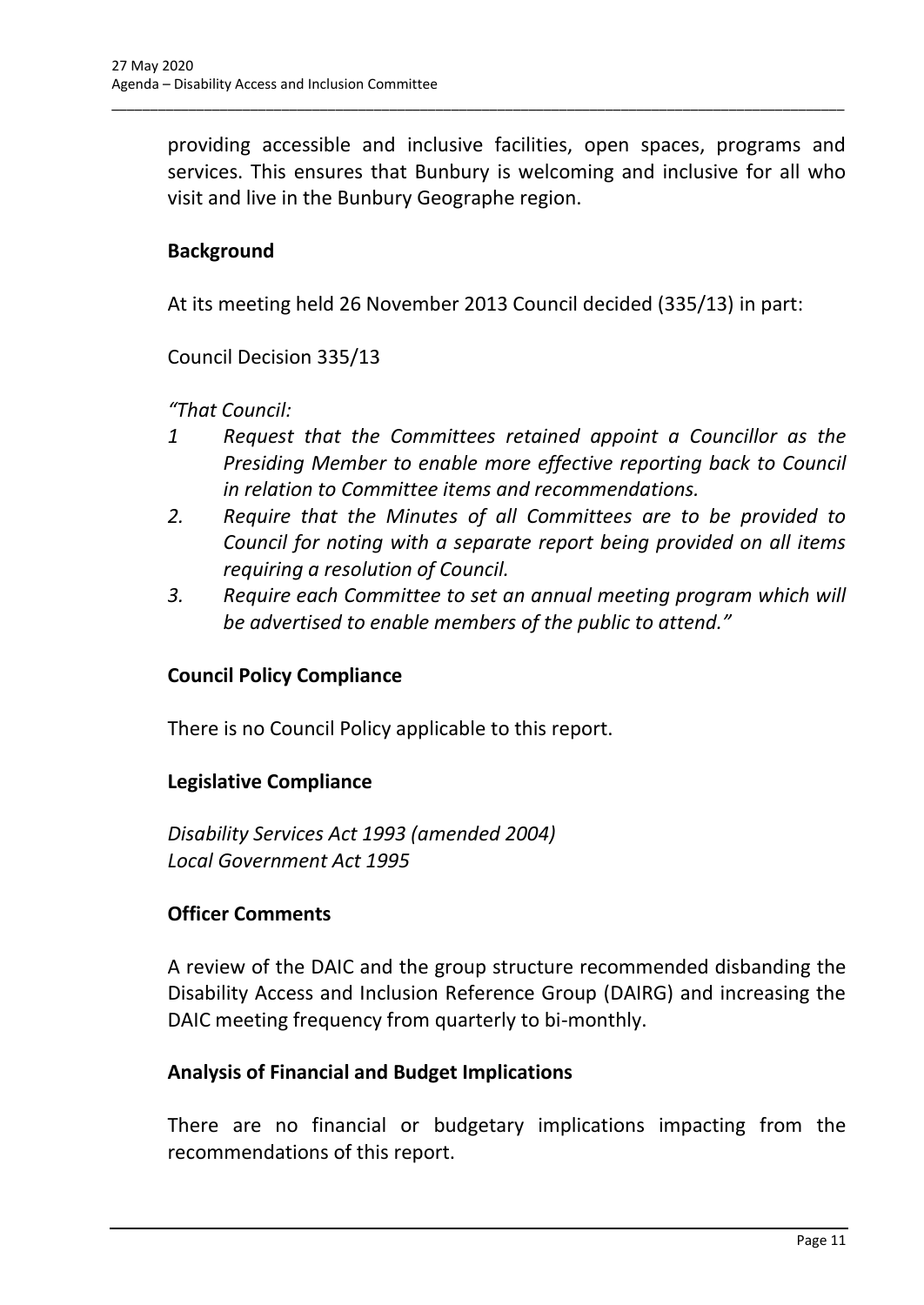### **Community Consultation**

Not applicable

### **Councillor/Officer Consultation**

Internal discussions took place within the People and Place team.

\_\_\_\_\_\_\_\_\_\_\_\_\_\_\_\_\_\_\_\_\_\_\_\_\_\_\_\_\_\_\_\_\_\_\_\_\_\_\_\_\_\_\_\_\_\_\_\_\_\_\_\_\_\_\_\_\_\_\_\_\_\_\_\_\_\_\_\_\_\_\_\_\_\_\_\_\_\_\_\_\_\_\_\_\_\_\_\_\_\_\_\_\_\_\_

#### **Applicant Consultation**

Not applicable

#### **Timeline: Council Decision Implementation**

Implementation will be immediate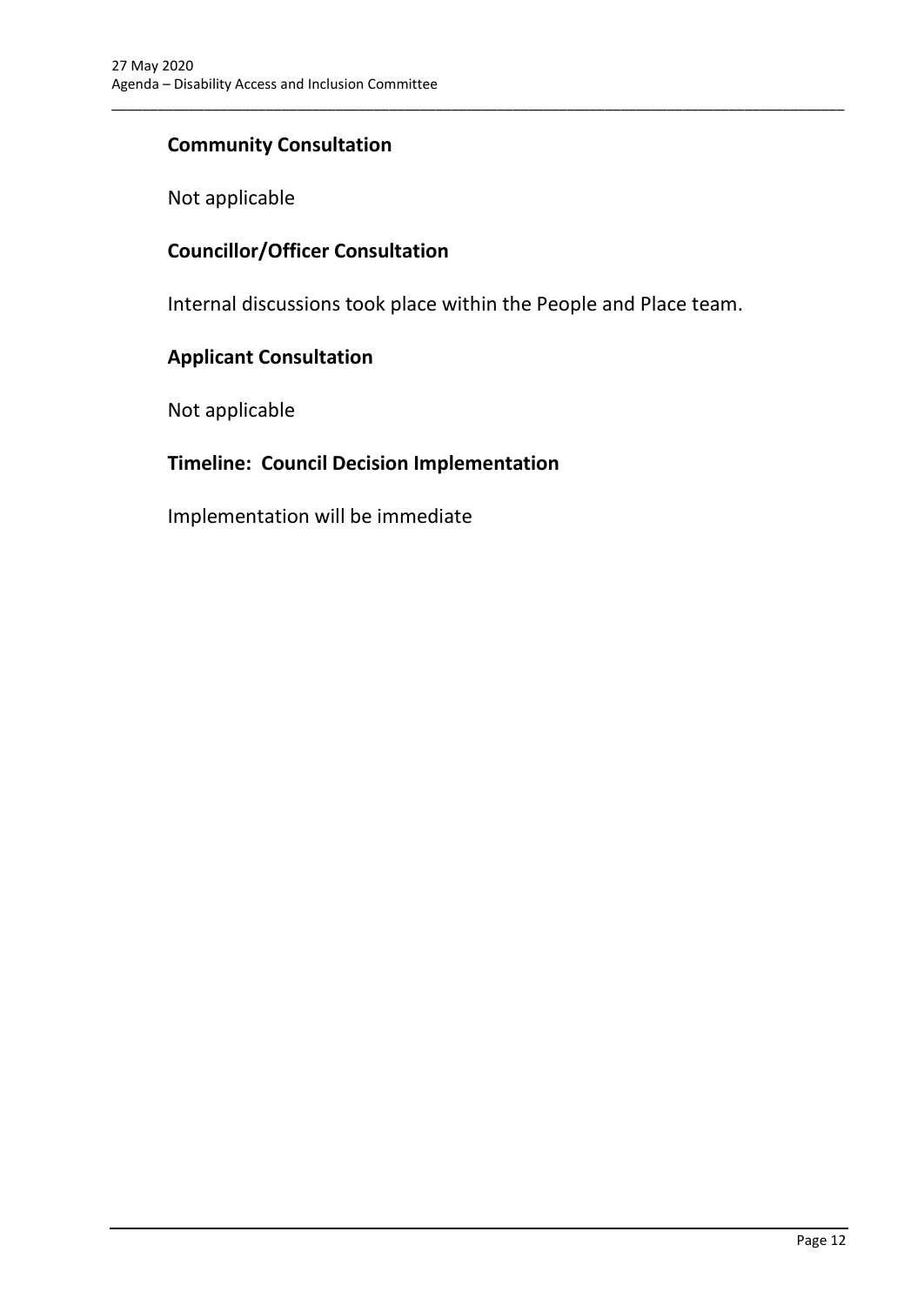## <span id="page-15-0"></span>**11. Applications for Leave of Absence**

| <b>File Ref:</b>                        | COB/1772                                          |
|-----------------------------------------|---------------------------------------------------|
| Applicant/Proponent:   Melissa Portolan |                                                   |
| <b>Author:</b>                          | Liz Allan, Executive Research and Project Officer |
| Executive:                              | Gary Barbour, Director Sustainable Communities    |
| <b>Attachments:</b>                     | Nil                                               |

\_\_\_\_\_\_\_\_\_\_\_\_\_\_\_\_\_\_\_\_\_\_\_\_\_\_\_\_\_\_\_\_\_\_\_\_\_\_\_\_\_\_\_\_\_\_\_\_\_\_\_\_\_\_\_\_\_\_\_\_\_\_\_\_\_\_\_\_\_\_\_\_\_\_\_\_\_\_\_\_\_\_\_\_\_\_\_\_\_\_\_\_\_\_\_

Melissa Portolan requests a leave of absence from all Council-related business for the period 18 March 2020 to 18 June 2020 inclusive.

Section 2.25 of the *Local Government Act 1995*, allows a council to grant leave of absence to one of its members provided that the period of leave does not exceed six (6) consecutive ordinary meetings of the Council.

#### **Executive Recommendation**

Pursuant to Section 2.25 of the Local Government Act 1995, Melissa Portolan is granted leave of absence from all Committee-related business for the period 18 March 2020 to 18 June 2020 inclusive.

# <span id="page-15-1"></span>**12. Questions from Members**

#### <span id="page-15-2"></span>**12.1 Response to Previous Questions from Members taken on Notice**

Nil

#### <span id="page-15-3"></span>**12.2 Questions from Members**

No questions had been received at the time of printing.